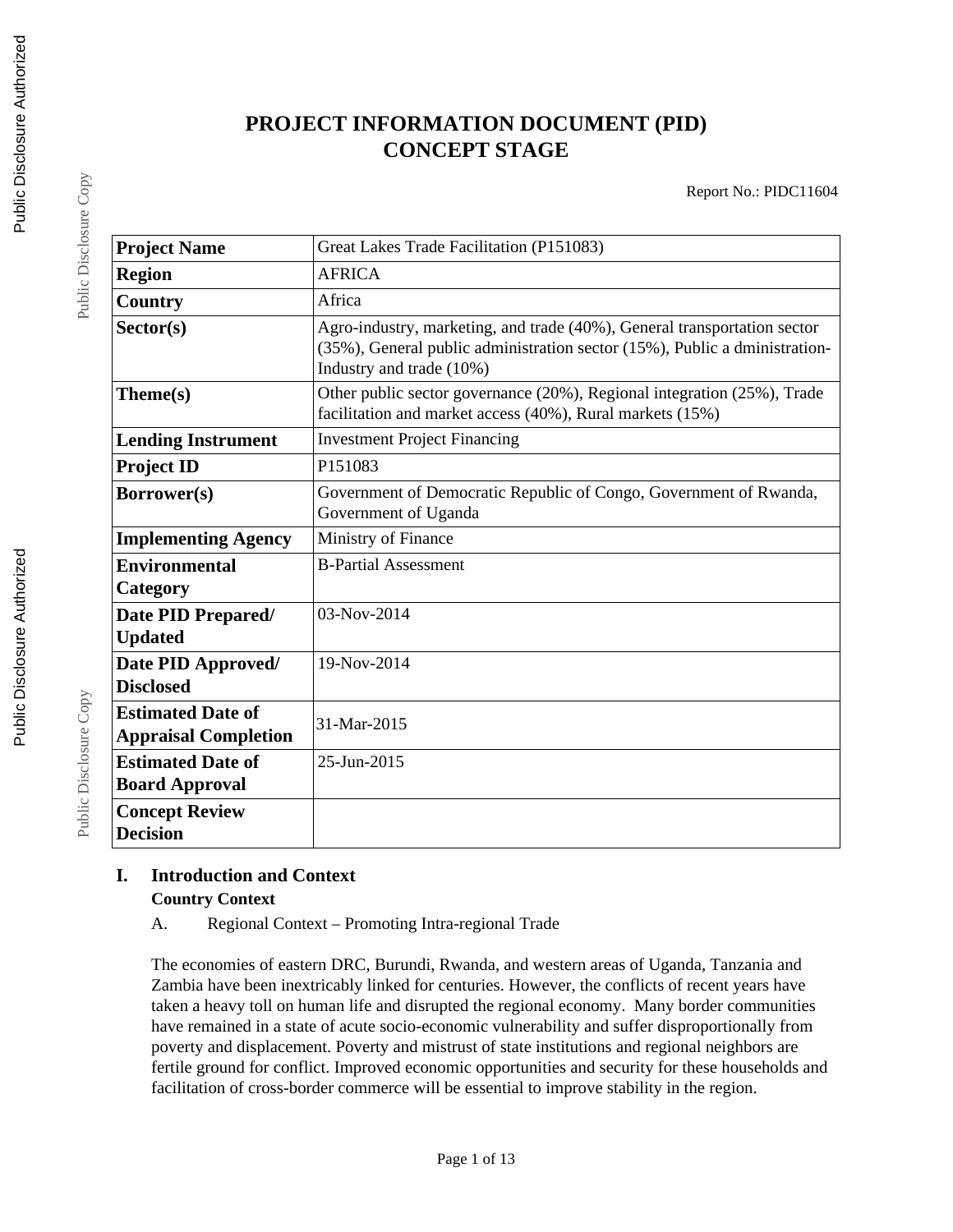Despite conflict in the Great Lakes Region (GLR), cross-border trade has continued to be an important source of goods, services and incomes for conflict-affected populations. Trade facilitation is especially important in the context of Fragile, Conflict and Violence (FCV) states because it allows such countries to reconnect with the world and to trade in goods and services that are critical for their economic and social development. Trade generates solidarity between communities as people from all ethnicities and backgrounds exchange with each other across borders. During the years of conflict many individuals and households responded to lack of governance, security and publicly provided social goods by devolving into the informal economy. Activities for improving cross-border trade need to recognize the way in which value chains that cross borders are formed and interact and must address the needs of the informal sector and build cross-border cohesion.

Informal cross-border trade in the Great Lakes region is dominated by women. Cross-border exchange provides the main source of income for a large number of informal traders who are predominantly poor women carrying agricultural products. Hence, it is important to integrate a gender focus to this issue. Women are among the most vulnerable groups in the region, and so there is a need to support and enhance the livelihoods that provide women with income, ensuring that they have access to new economic opportunities. Weak governance, including lack of transparency and weak controls for monitoring and preventing abuse and corruption in the management of borders has led to a situation in which these traders are often subject to extortion and physical harassment including rape (see Box 1).

Box 1: Risky Business: Poor Women Cross-Border Traders in the East of the DRC A recent survey of traders at four border posts in the region identified the following key features of cross-border trade: the majority of traders are women (85 percent of the respondents); most of the officials who regulate the border are men (82 percent); for almost two-thirds of the respondents, income from cross-border trade is the main source of income, and most (77 percent) report that household income is heavily dependent on their trading activity. Cross-border traders regularly have to pay bribes and suffer harassment. The responses from the survey paint a dark picture of the conditions experienced by poor women cross border traders. An important feature of border crossings between the DRC and neighboring countries in the Great Lakes region is the large number and range of officials at the border. This exacerbates the problem of poor governance with negative consequences for cross-border traders. A lack of transparency and awareness by both traders and officials of the rules and regulations that are supposed to govern cross-border movements of goods and people compounds this situation. A large number of traders report having to pay bribes and being subject to acts of violence, threats, and sexual harassment. Traders are exposed to beatings, verbal insults, stripping, sexual harassment, and even rape. Much of this abuse is unreported. This lack of economic and physical security and safety undermines the livelihoods of these traders and compounds their lack of access to finance, information, and business knowledge.

FCS countries often rely on air transport to overcome difficulties of overland connectivity. For the DRC, air transport is the main form of long distance movement. However, poor air transport infrastructure and low availability of services makes it difficult to access such services. In fact, many residents in eastern DRC access air services in neighboring countries, especially in Rwanda, Uganda and Burundi. Poor access to such services in these countries hampers growth and minimizes the potential for trade in products, such as horticulture, that could be traded by air. Often travelers from DRC are forced to spend additional nights in transit and incur higher costs to clear their goods through the land border crossing points. There is a close link between the efficiency of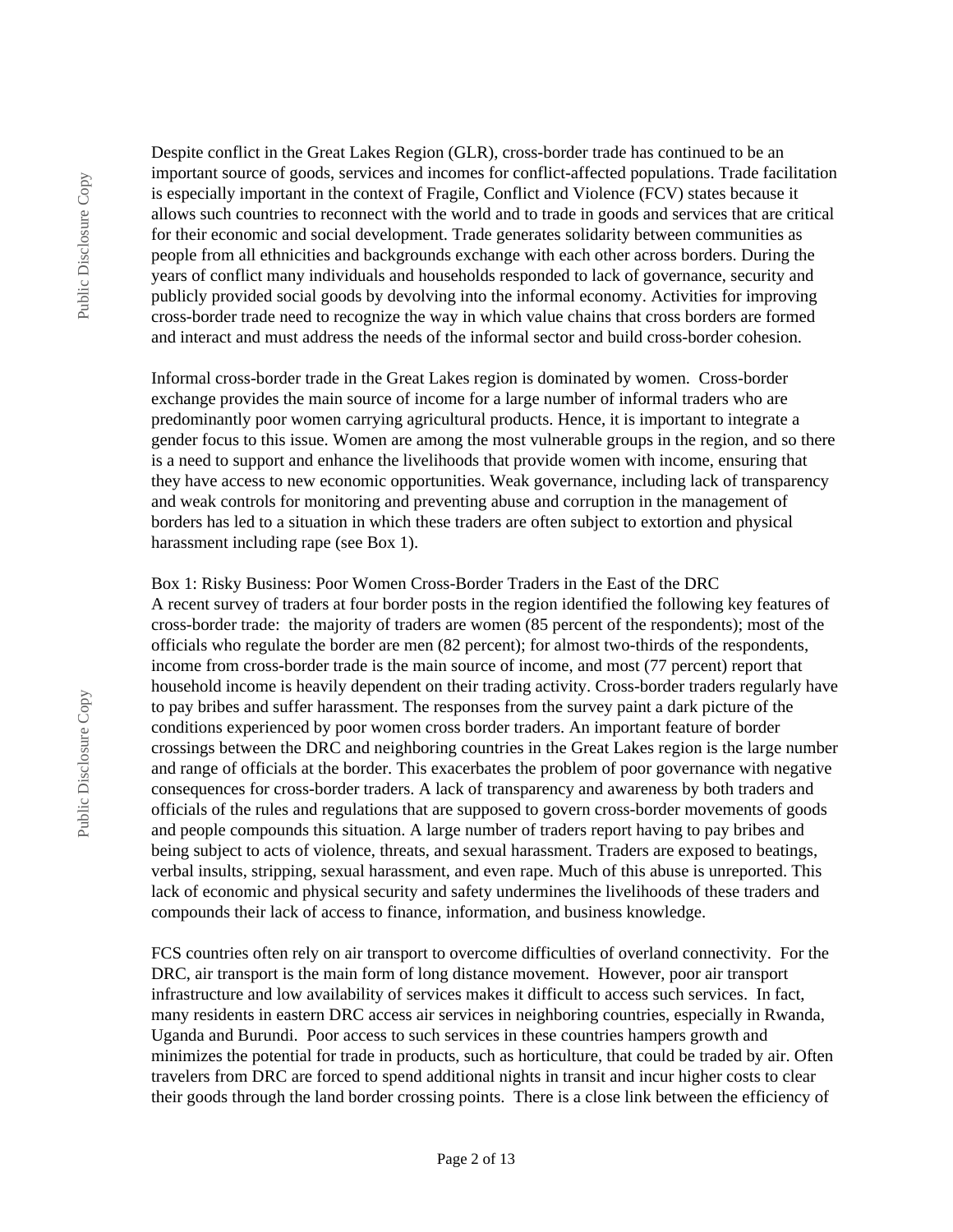clearance of passengers and goods through the border posts and their access to air services at the Kigali, Entebbe and Bujumbura airports.

The development challenges of the GLR are many and the World Bank Group (WBG) is implementing a comprehensive Great Lakes Initiative that seeks to address the key socio-economic dimensions of the underlying sources of conflict. The initiative has two pillars, one designed to address vulnerable groups and improve community resilience, and a second that focuses on economic cooperation and regional integration. The second pillar provides support to countries by financing infrastructure, removing barriers to trade and economic integration, support for employment generating activities (especially for youths), and raising agricultural productivity to alleviate poverty. Empirical evidence suggests that greater bilateral trade reduces the probability of inter-state war because of the opportunity cost associated with the loss of trade gains. However, it also has to be acknowledged that increased integration of eastern DRC with the neighboring countries may reduce the interdependence of Eastern DRC with the rest of the country. In the absence of a concomitant increase in domestic market integration this has the potential to raise the risk of increasing separatism tendencies.

The linkages between trade and conflict can have very localized effects in the GLR. Trade facilitation can enable agricultural producers to sell their produce more easily and speedily; improve access to critical inputs into production; reduce the prices of consumed goods and services, and increase real incomes. Reduced border crossing times mean more time for trading activities and higher potential returns while trade can also raise the opportunity cost of conflict. , Since many of the cross-border traders are women, reductions in the time to cross the border are likely to be of particular importance, given the time that these traders must also allocate to household activities.

While informal trade in goods is prevalent among the GLR countries, informal trade in services is also important. Anecdotal evidence suggests that informal transactions are widespread in sectors such as education, health, construction, housekeeping, entertainment and hairdressing. Regulatory barriers such as costly visas, restrictions on residency and work permits, and other immigration hurdles force services providers into informality. As a result , these trade flows remain largely unreported. While services providers remain trapped in informality, governments lose income from taxes and the growth potential of these entrepreneurs are constrained by lack of access to finance.

Tackling the challenges and constraints faced by cross border traders in the Great Lakes region requires that a bundle of interrelated constraints are tackled simultaneously. The main constraints are (i) dilapidated infrastructure at the border and at lake ports resulting in a poor environment for handling and processing goods and people (border posts are lacking in basic amenities such as water, sanitation and electricity as well as essential facilities such warehousing), (ii) harassment and violence against traders, especially women, and (iii) lack of transpare ncy and knowledge of trade regimes and procedures. These constraints raise costs for traders and make for an insecure trading environment.

#### B. Country Contexts – Environment for Increasing Trade

Low income, fragile and conflict affected states suffer from higher poverty rates, lower growth rates, and weaker human development indicators than other low-income countries. Globally, it is estimated that more than 1.25 billion people live in countries affected by violence and conflict, and that by 2030 about 40% of the world's poor will live in fragile and conflict situations (IEG, 2013).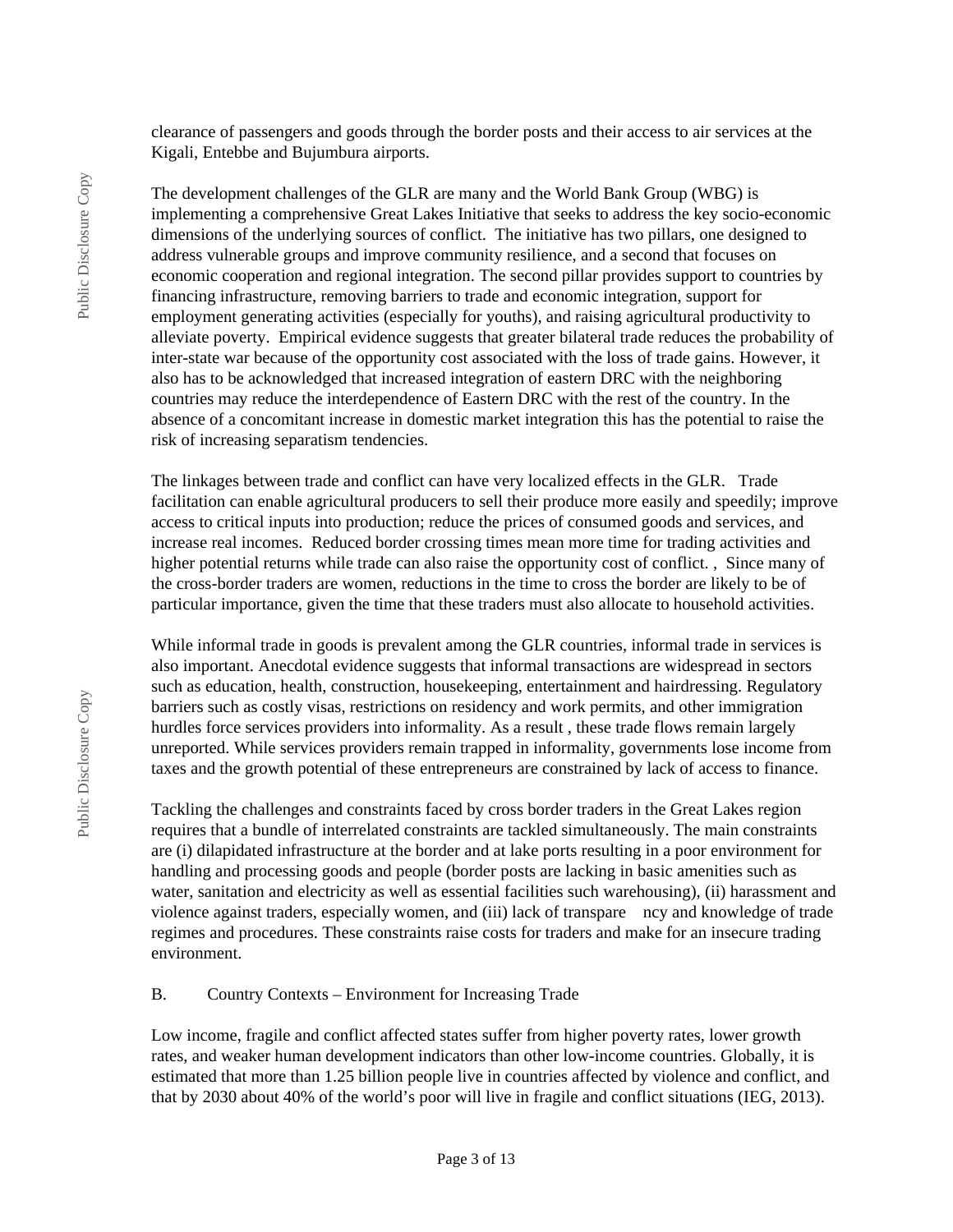Economic development in the eastern Democratic Republic of Congo continues to be undermined by recurring cycles of conflict and instability. This reflects the continui ng weakness of the state and its inability to provide security and basic public services in an open and accountable manner; the manipulation of ethnic differences related to land, citizenship and identity by political entrepreneurs and armed groups; the attractiveness of incomes from illegal mining, poaching and taxation of roads; and the severe socioeconomic vulnerability of the population, leading to non-sustainable livelihoods. Steady progress has recently been made to improve economic management and reform the public administration. Nevertheless, serious governance issues remain, reforms have stalled, and state capacity building has been a slow process. The country's economic growth (some 7% per year) has had few benefits for the majority of the population, and the DRC was ranked 186 (out of 187) in the 2014 Human Development Index. Economic tensions may well rise too: approximately 46 percent of the country's population is younger than 15 years old which increases the burden on the government in terms of human capital formation and job creation.

Rwanda's economy performed strongly during the past decade, accompanied by significant poverty reduction. Between 2001 and 2011, Rwanda's economy grew at rate of 8.2 percent per annum. The poverty headcount dropped from 59 to 45 percent. Social indicators also improved significantly: for instance, during the past decade child mortality fell by two-thirds and primary school enrolment increased significantly and is now close to universal. Rwanda is now ranked at 151 in the Human Development Index. Agriculture has been the main driver of growth and poverty reduction and agriculture remains the backbone of the Rwandan economy in terms of employment and incomegeneration for the majority of households. Nevertheless, Rwandan households have diversified their income portfolios which has reduced vulnerabilities and supported increase consumption. The percentage of households with at least one non-farm activity more than doubled from 30 percent in 2001 to 70 percent in 2011.

Rwanda is one of the countries in the Great Lakes region with an explicit strategy to grow crossborder trade. The government has recognized the importance of informal small scale trade, based upon extensive survey work by the National Bank of Rwanda, and has developed a National Cross-Border Trade Strategy. The authorities have requested for support from various donors, including the Bank, for its implementation. In general, all governments in the region recognize the importance of informal small scale trade.

In Uganda the proportion of the population living below the official poverty line declined from 56% 1992/93 to 24% in 2009/10. Despite this impressive performance the reduction of the poverty headcount has yet to translate into improvement in other welfare dimensions and the absolute number of poor people has increased due to population growth. The country is still struggling on some key social indicators, such as maternal and child health, and in education outcomes. In 2011, Uganda ranked 164th on the Human Development Index. Despite a decline in importance in the past decade the vast majority of Ugandans still rely on subsistence agriculture as their main occupation, and main source of income which leads to vulnerability related to climatic shocks, uncertain income, lack of resource to access inputs (land, seeds, etc.).

#### **Sectoral and Institutional Context**

There is enormous potential for trade to drive growth and poverty reduction in the region. For conflict affected households in all countries and provinces in the region there are considerable opportunities to benefit from cross-border and regional trade in a range of goods and services. For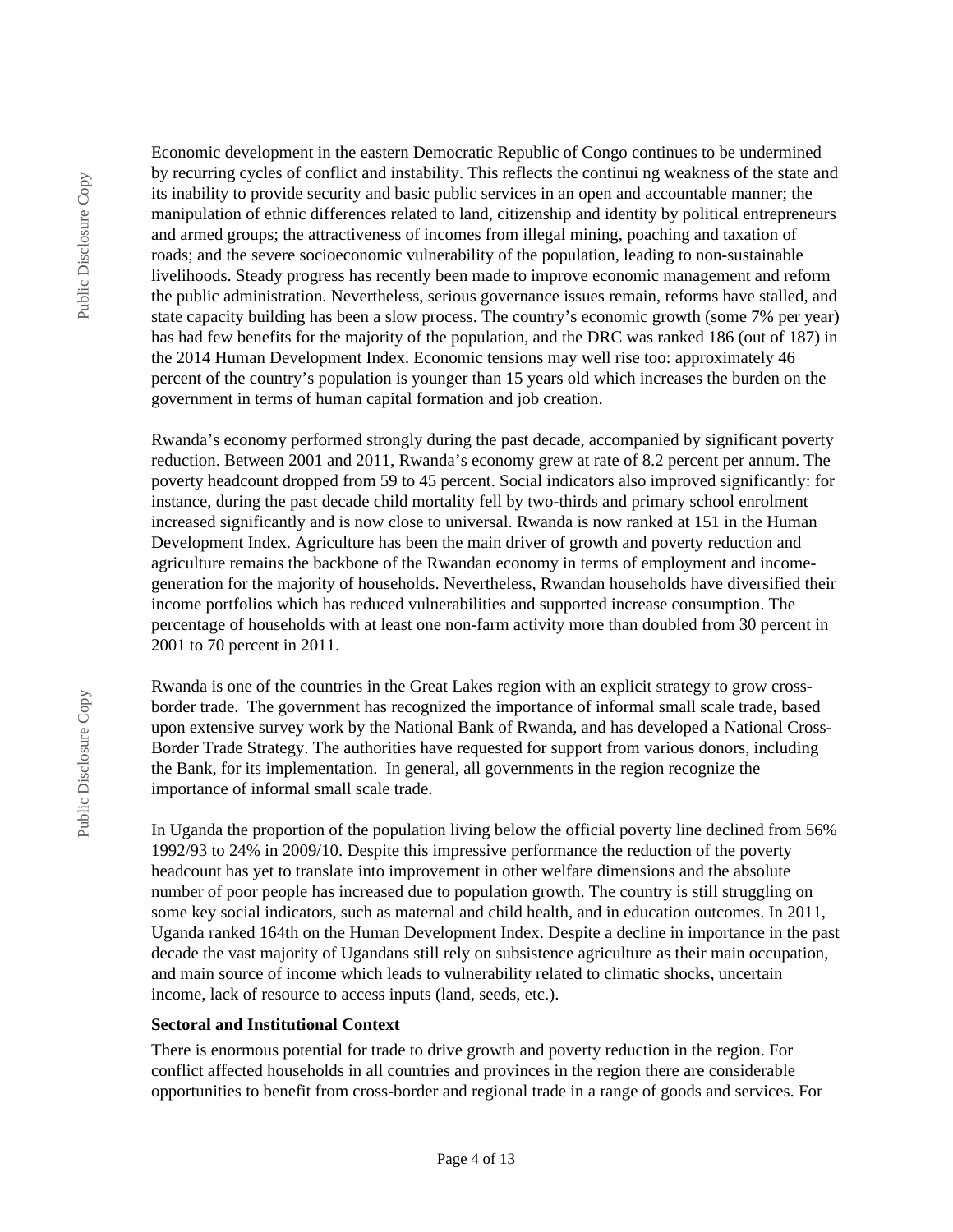many communities, key markets are situated across a border. While the instability and insecurity of the past 20 years has caused serious disruption to cross-border trade, substantial flows of people and goods continued to traverse the borders between these countries every day. Now that a degree of stability has returned, trade flows are again increasing. Trade can contribute to food security, to increasing employment throughout the region and the return of internally displaced persons. Trade across borders is essential to improve access and lower prices for critical inputs into economic activities including the exports of other goods and services.

Facilitating trade across borders will be an important mechanism to improve access of consumers to basic food products and to increase the returns to farmers. There are also considerable opportunities to increase trade in services, including professional services, logistics services, construction services and financial services. Many professionals are already crossing borders to work in other countries in the region and demand for certain financial services in the DRC is being met by movement of consumers to providers across the border.

Informal cross-border trade plays the main role in linking producers to markets in the Great Lakes region of Africa and is typically dominated by women. Small cross-border trade fosters shared economic growth and interdependence between populations with a history of division and mistrust, and is thus important for peace building in the Great Lakes region. Official statistics vastly understate the amount of trade that crosses borders in the region. For example, the number of trucks crossing the border is a tiny fraction of the tens of thousands of people who cross official borders in eastern DRC every day for commercial purposes. This informal trade is not illegal trade but is unorganized small scale trade which does not appear in the customs record. It has to be clear that this small scale informal trade is "official" in the sense that traders go through official border posts, pay a crossing fee to the immigration office, and, if processed appropriately, pay a duty on imports.

Cross-border exchange provides the main source of income for a large number of informal traders who are predominantly poor women carrying agricultural products and hence there is an important gender dimension to this issue. However, lack of governance at the border has led to a situation in which these traders are often subject to extortion and physical harassment including rape (see Box 1).

Box 1: Risky Business: Poor Women Cross-Border Traders in the East of the DRC Cross-border trade between the DRC and neighbors in the Great Lakes region is dominated by women and provides an essential source of income to many households in the region. A recent survey of traders at four border posts in the region identified the following key features of crossborder trade: the majority of traders are women (85 percent of the respondents); most of the officials who regulate the border are men (82 percent); for almost two-thirds of the respondents, income from cross-border trade is the main source of income, and most (77 percent) report that household income is heavily dependent on their trading activity. Cross-border traders regularly have to pay bribes and suffer harassment. The responses from the survey paint a dark picture of the conditions experienced by poor women cross border traders. An important feature of border crossings between the DRC and neighboring countries in the Great Lakes region is the large number and range of officials at the border. This exacerbates the problem of poor governance with negative consequences for cross-border traders. A lack of transparency and awareness by both traders and officials of the rules and regulations that are supposed to govern cross-border movements of goods and people compounds this situation. A typical account of every day conditions is provided by an egg and sugar trader from Goma: "I buy my eggs in Rwanda; as soon as I cross to Congo I give one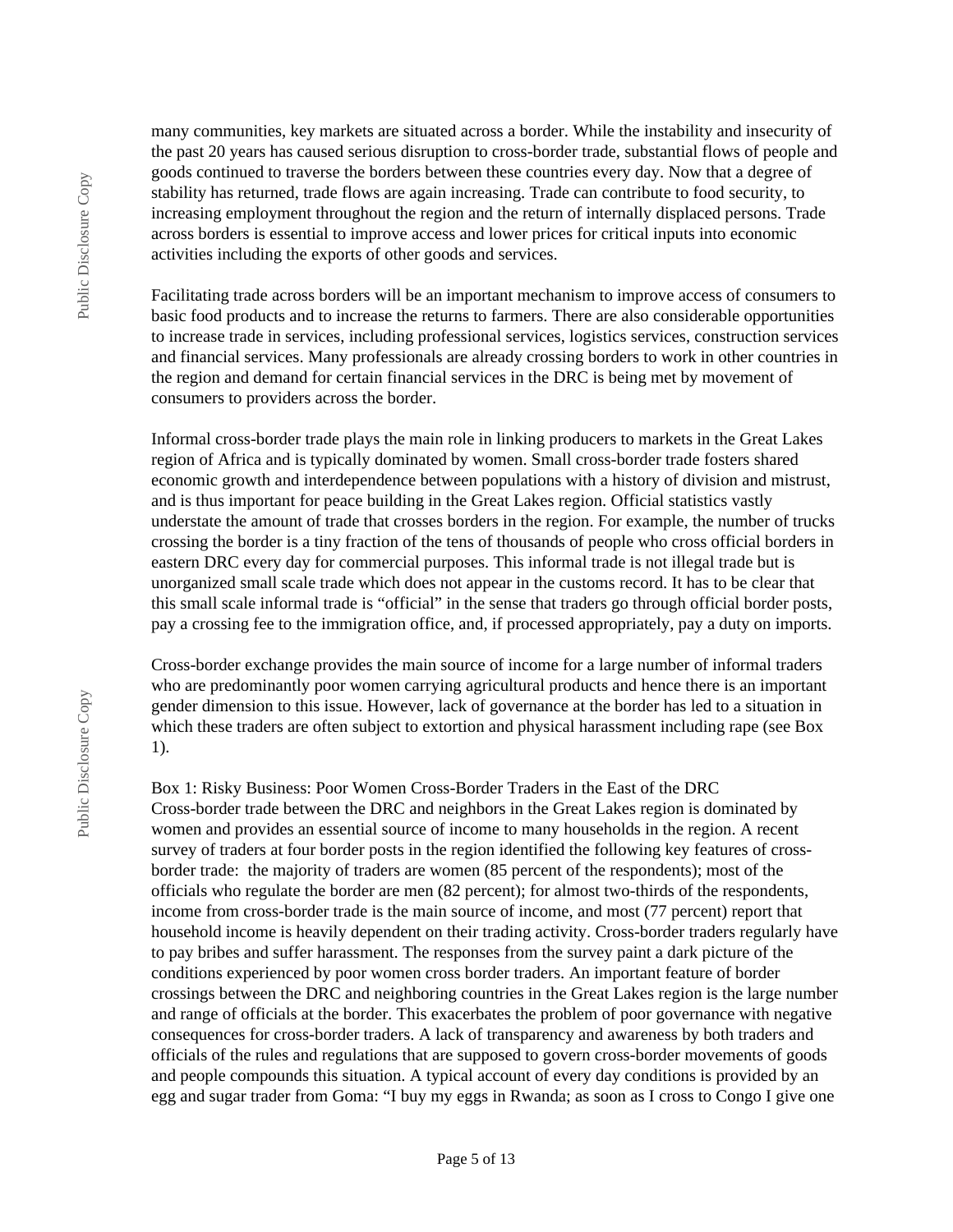egg to every official who asks me. Some days I give away more than 30 eggs!" A large number of traders report being subject to acts of violence, threats, and sexual harassment. Traders are exposed to beatings, verbal insults, stripping, sexual harassment, and even rape. Much of this abuse is unreported. Cross-border traders face regular losses in the form of the almost mandatory payment of bribes and are regularly subject to harassment and physical abuse. This lack of economic and physical security and safety undermines the livelihoods of these traders and compounds their lack of access to finance, information, and business knowledge.

There is a pressing need to improve physical conditions at the borders between Burundi, Rwanda and Uganda and the east of the DRC. This is of particular importance for small traders; most of whom are women. The very poor quality and condition of the infrastructure at the border, usually on the DRC side, allows some of the worst types of harassment and violence. Both the transport infrastructure and poor quality and inappropriate design of buildings used by officials need to be rehabilitated, including the provision of basic facilities such as electricity and water. Work is immediately required to minimize the risks to safety and security that arise from dilapidated infrastructure and to provide an open and transparent area for officials and traders.

Infrastructure improvements at the border need to be accompanied by better border management and governance and better trained officials and support to traders associations. Providing a safe, transparent and well regulated border is a fundamental step towards stability and encouraging a movement away from the 'survival economy'. It is also an issue in which countries clearly have a common interest to ensure effective control of borders and to facilitate trade.

Facilitating trade is in the common interest of all countries in the region and will enhance the effectiveness of national development policies. There would be very large economic pay-offs from interventions that facilitate freer movement of goods and people across the border. In the short-term this pay-off would be in the form of greater security and increased incomes for poor mainly women traders whose trading activities are crucial to the welfare of their households and hence to poverty reduction in communities along the border.

### **Relationship to CAS**

A. Relationship to CAS

The project is consistent with distinct pillars of the Country Assistance Strategies of all the project countries in the first phase of the Program as well as with the RIAS of the WBG as outlined below:

The current CAS of the DRC was approved by the Board in May 2013 and is for the period 2011-2015. It has four strategic objectives: (i) increase state effectiveness and improve good governance; (ii) boost competitiveness to accelerate private-sector-led growth and job creation; (iii) improve social services delivery and increase human development indicators and (iv) address fragility and conflict in the Eastern provinces. The project seeks to support attainment of the fourth objective by tackling some of the causes and consequences of fragility and conflict in the eastern provinces. This will be done by leveraging the IDA resources to support practical and visible interventions that, if successful, could raise producer incomes and lower consumer prices. The project would also contribute to objective 1 by improving governance at border crossings and objective 2 by facilitating trade and supporting private sector development in the borderlands areas.

The operation would support the overall objectives of the Rwanda Country Partnership Strategy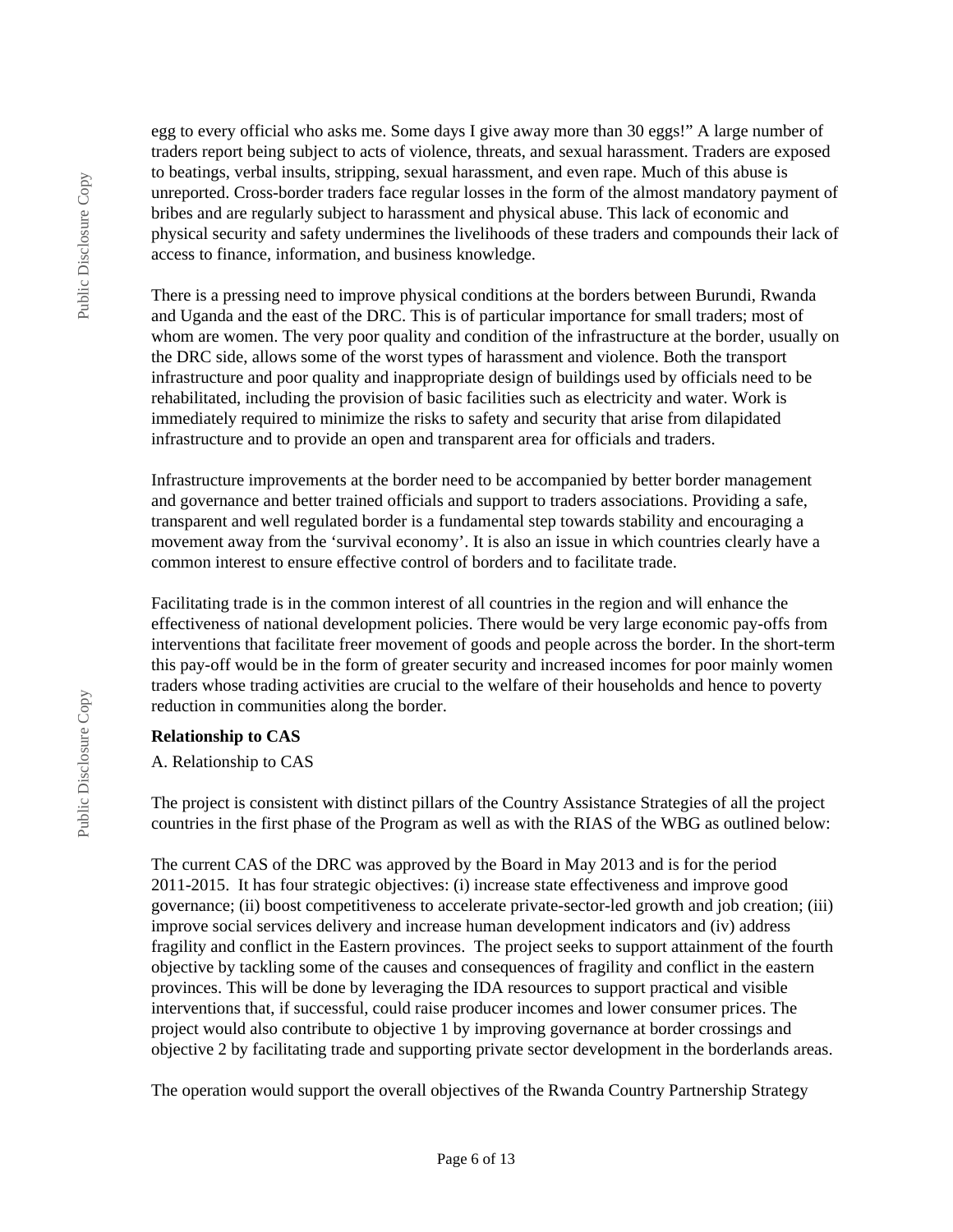(FY14-18), with a focus on accelerating economic growth led by the private-sector and job creation, and improving the productivity and incomes of the poor through rural development. Specifically, the project would facilitate trade of agricultural products, and other goods and services. Supporting and developing small scale trade is a key objective of the Government of Rwanda. The areas of Rwanda bordering the DRC have high incidence of poverty and facilitating trade would play an important role in poverty reduction in these areas.

The project would contribute to the achievement of three of the four strategic objectives of the Uganda CAS (2011-2015) which seeks to promote inclusive and sustainable economic growth: (i) improved conditions for private sector growth; (ii) improved interconnectivity for regional integration; (iii) increased productivity and commercialization of agriculture.

#### B. Relationship to the Regional Integration Assistance Strategy

This project is also closely aligned with the Regional Integration Assistance Strategy of the Bank. Specifically, the project is consistent with the objective of improving regional infrastructure and in particular the elements of Pillar II of the strategy that seek to remove both at and behind the border constraints to regional trade. The project will support implementation of the Strategy by reducing nontariff barriers to intraregional trade, by improving regional environments for business and by supporting regional measures to improve governance.

#### C. Link to the Great Lakes Initiative

The project is consistent with the overall WBG strategy for the Great Lakes Region and builds upon the Bank's comparative advantages. Recent analytical work by the World Bank and other organizations points to the need for the type of interventions that are proposed under the project in terms of a conflict sensitive approach, including local stakeholders in the prioritization process and making sure projects answer to their specific needs. The activities are designed to address underlying sources of conflict as well as poverty and under-development, and are thus a key pillar for helping achieve the outcomes of the Bank's Great Lakes Strategy, as well as key regional commitments under the regional Peace, Security and Cooperation Framework (PSCF). The project's interventions have been identified through a consultation process in the different countries, including discussions with governments, farmers and traders, CSOs, donors and UN agencies. All emphasized that the project's activities would be critical to enhancing trade connectivity and promoting peaceful relations in the region. Finally, the Bank has a comparative advantage to undertake this type of multi-sectoral and multi-country project being the only development agency in the GLR engaged in all project countries and can build on its strong analytical base, and on its country engagement in the DRC and the other countries.

The main ways in which cross-border trade can impact on conflict dynamics is through stimulating and facilitating agricultural trade and increasing resilience and social cohesion. This project should have the followi ng beneficial effects on conflict dynamics:

(i) Interventions that enable agricultural producers to sell their produce faster and more easily should raise returns to farmers and wages for agricultural workers and lower prices for consumers. Higher earnings, moreemployment and increased real incomes should raise the beneficiaries' opportunity cost of conflict. Increased incomes in the agricultural sector may also lead young men to stay in their communities rather than be tempted away by easy incomes offered by armed groups.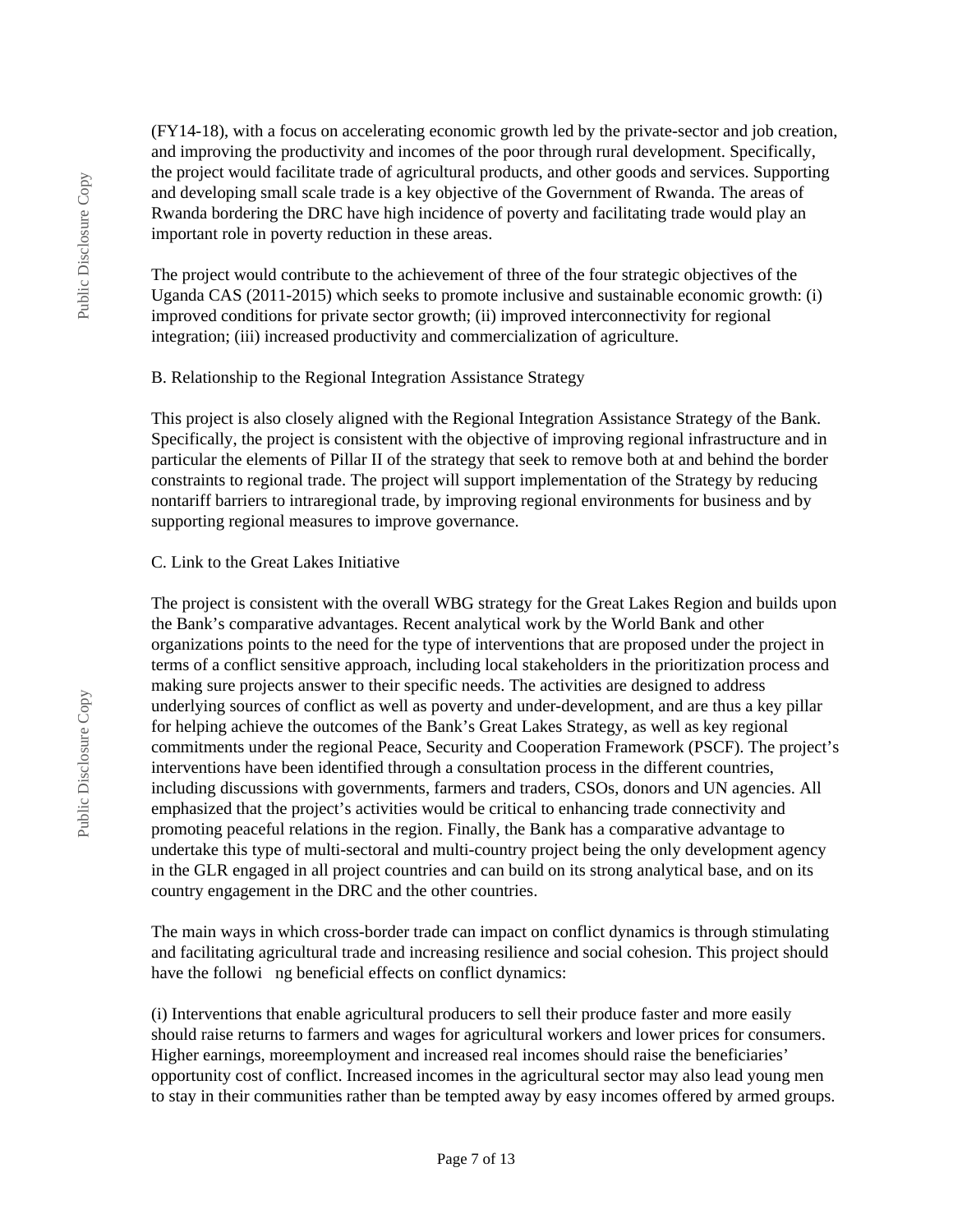(ii) Facilitating trade improve access to critical inputs into production, particularly seeds and fertilizers. This may act as a 'multiplier', allowing communities to increase their productivity and move away from short-term cropping which leaves them vulnerable to outside shocks.

(iii) Enhanced trade integration should lower the costs to traders and raise their incomes. Decreased border crossing times mean more time for trading activities and thus greater returns. As most of the traders are women, these benefits are most likely to be directly invested in the household, thereby decreasing vulnerability to shocks.

(iv) Trade increases social cohesion and solidarity between communities across borders at the grassroots level, even if they belong to supposedly 'conflicting' groups. Trade can lead to dialogue around regional 'peace markets' and traders can play an important role in dispelling (often ethnic) stereotypes, decreasing the possibilities for political or armed mobilization.

(v) By strengthening border-crossing mechanisms, states will be better able to filter out and intercept conflict goods, depriving armed groups and political interests of a source of income. (vi) Supporting joint trainings and workshops between small traders and state agents, and giving traders a role in the monitoring of state performance on border crossings will not only allow both to pursue their basic rights, but increase agents' understanding of the plight of the traders and improve interaction. This, in turn, may improve traders' faith in state institutions, and decrease smuggling for private political/armed groups.

### **II. Proposed Development Objective(s)**

### **Proposed Development Objective(s) (From PCN)**

The Development Objective of this project is to facilitate cross-border trade by reducing costs, time and harassment, especially of women, to improve the operating environment at the border for traders in the Great Lakes Region.

Project beneficiaries would primarily be vulnerable families in borderland areas, cross-border traders, especially poor women, youth and ex-combatants. As many cross-border traders in the region are women the project would have the potential to impact positively on gender dynamics. It would prioritize agriculture and trade in food products by targeting border crossing points which are one of the major bottlenecks in the link between farmers and regional markets. This should contribute to greater food security, higher employment and improved incomes for many households. At the same time, trade in both goods and services can play a key role in generating jobs and hence provide genuine alternatives for young people who are or have been combatants. This, in turn, should strengthen the resilience of communities to outside shocks, strengthen social cohesion between trading communities and decrease the possibilities of violent mobilization. Better border monitoring should identify conflict goods and cut out a source of financing for armed groups.

#### **Key Results (From PCN)**

The expected results of implementing the project would be:

i) improved and faster border crossing conditions through application of transparent and consistent customs, immigration and other border management procedures.

ii) the rationalization and coordination of border procedures by agencies at the border, and especially those that have a particular importance in the control of agricultural products: Ministries of Agricultural and Heath and Standards Bureaux;

iii) movement towards coordinated one stop border processing for both formal large scale consignments and small scale traders;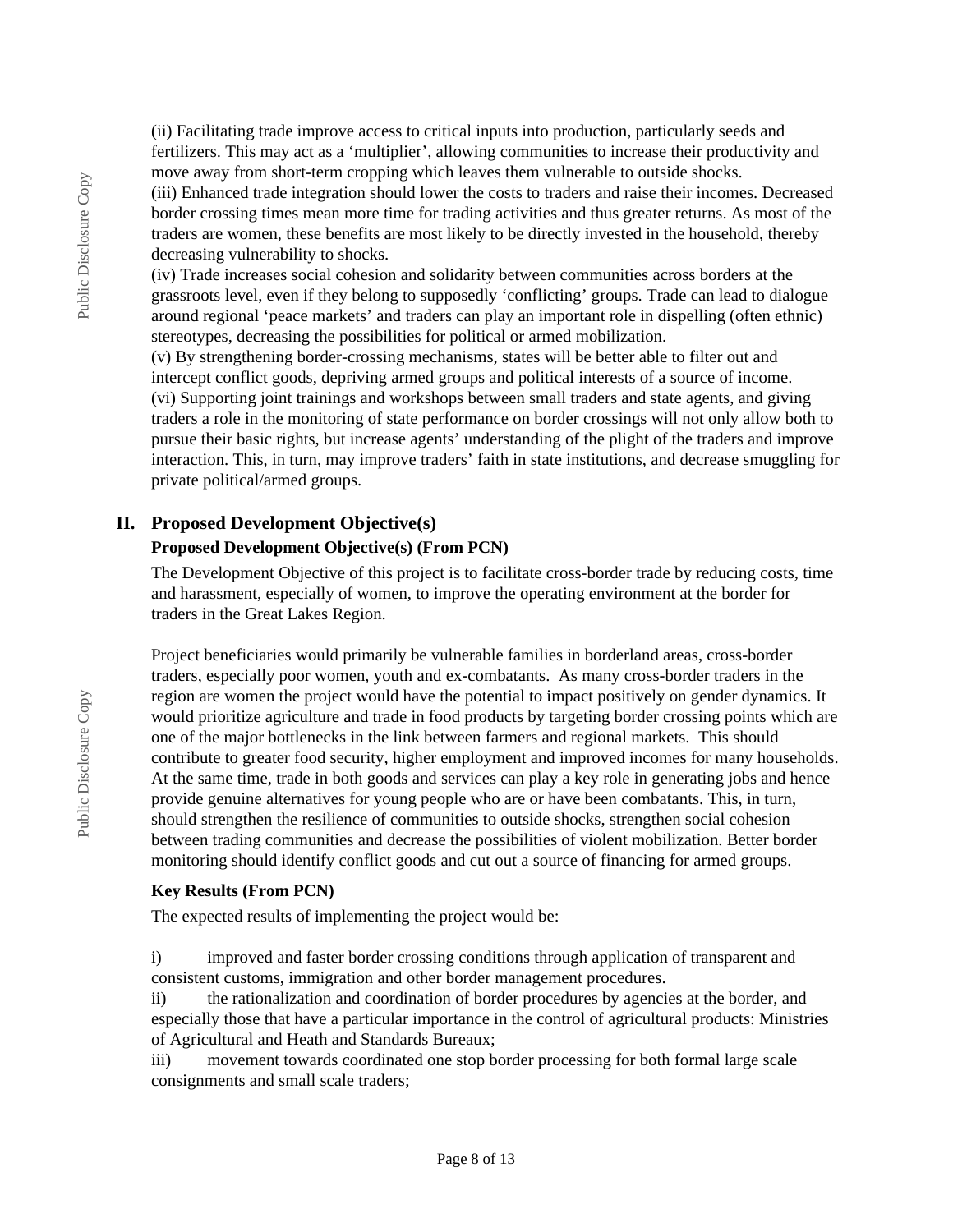- iv) improved official control and revenue collection at key border crossings;
- v) improved air transport infrastructure and facilities for passengers; and

vi) increased regulatory cooperation to facilitate trade in services, especially logistics, financial, education and health, and key professional services.

A number of intermediate indicators will be used including (a) increased volume of cross border trade in goods and services; (b) increased participation of women in intra-regional trade (Core Indicator) and (c) Improved perception by traders and other stakeholders regarding the quality of service, responsiveness to complaints, and/or integrity of agencies at the border, especially customs (Core Indicator).

### **III. Preliminary Description**

### **Concept Description**

The project would support a holistic and multi-sectoral approach to integrating communities across borders in the Great Lakes and improving access of conflict affected households to markets. The project would utilize the expertise in the Trade and Competitiveness, Agriculture, Governance and Transport and ICT Global Practices as well as from the Fragile and Conflict States Cross-Cutting Solutions Area. The project would include the following components:

Component 1 : Infrastructure Improvement (70 million USD)

Component 2 : Policy Reforms to Facilitate Cross Border Trade (10 million USD)

A clear lesson from previous trade facilitation projects is that improvements in infrastructure need to be accompanied by policy and procedural reforms and capacity building. Infrastructure improvements, while essential, cannot deliver significant reductions in time and costs alone. Often the biggest impacts for traders come from improved policies and better implementation. Therefore, the project would include policy and procedural reforms to improve the efficiency, capacity, and security of border operations. The project should improve border crossing conditions by ensuring the application of transparent and consistent procedures by customs and other agencies at the border. The project should support the implementation of reforms at the border that will enhance the benefits from investments in border infrastructure and from the GoRs strategy to create and improve markets in the border areas.

Given the particular context in the borderlands of the Great Lakes region, the project would address the problems faced by small-scale traders, including implementation of the Charter for Cross-Border Traders. All governments in the region have recognized the importance of informal small scale trade, and some countries, such as Rwanda, have developed an explicit National Cross-Border Trade Strategy.

The basic set of rights and obligations for traders and officials in the Charter will improve behavior at borders and provide a base for the gradual formalization of informal cross-border trade. The project should tailor the Charter to reflect the specific challenges faced by small-scale traders, and especially women, at targeted border crossings. The project should build on the implementation of the Charter to support the increasing use of the COMESA Simplified Trade Regime at the border crossings in the Great Lakes Region and at other borders in the six countries of the project.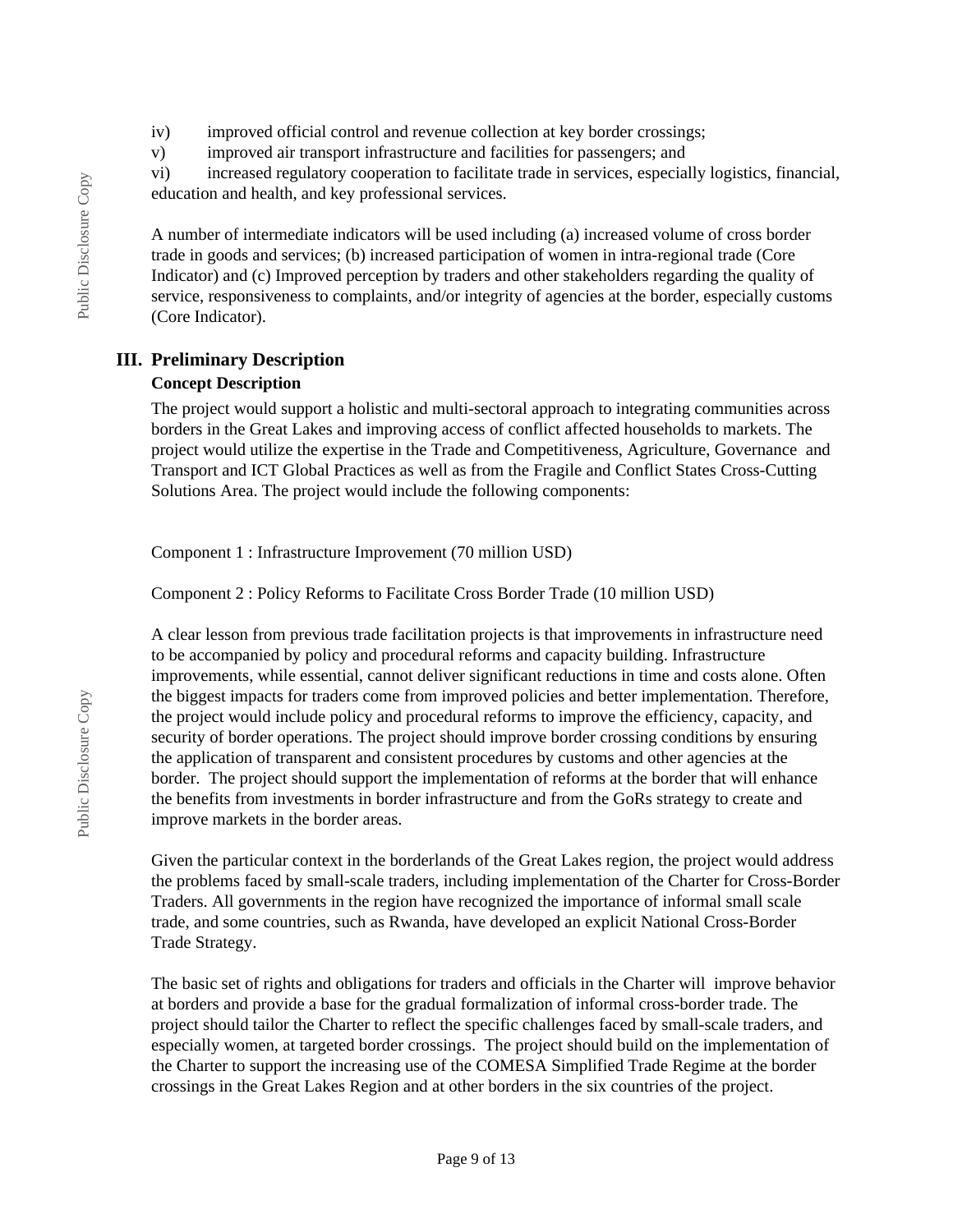Policy reforms should also target formal and informal trade in services with emphasis on sectors such as logistics, financial services (namely, mobile banking), consulting, professional services, health and education services, and agricultural support services. Financial services will play a key role in the regeneration of the Great Lakes and there is an opportunity to build on the progress that has been made in the EAC. Movement of professionals is already occurring extensively across borders in the Great Lakes, and countries in the EAC are taking steps to develop such trade through regulatory cooperation and mutual recognition of qualifications.

Given that the majority of passengers passing through Kamembe Airport are Congolese, the policy and procedure reforms and border infrastructure improvements would have to facilitate the expeditious processing of air travelers and air freight through the border post. It was agreed that the project should support the design and implementation of measures for such processing.

The expected outcomes of these policy changes would be as follows:

(i) improved border crossing conditions through application of transparent and consistent customs procedures.

(ii) the rationalization and coordination of border procedures by agencies at the border, and especially those that have a particular importance in the control of agricultural products: Ministries of Agricultural and Heath and Standards Bureau's;

(iii) movement towards coordinated one stop border processing for both formal large scale consignments and small scale traders;.

(iv) support for regulatory cooperation to facilitate trade in services, especially logistics, financial and key professional services.

These reforms are essential to make border crossing procedures more transparent and predictable. This will be of particular importance to small traders, and especially women, who are typically more vulnerable given the asymmetry in power between the official and trader and the current lack of recourse to a functioning mechanism for addressing complaints and resolving disputes for small traders.

The reforms will contribute to increasing safety and reducing the scope for harassment at the border, especially for women, to reducing time to cross the border (longer crossing times increase the costs of traders and limit time available for trading activities, especially for women, given the time they need for tasks in the household), and to allowing improved control and revenue generation at key border crossings.

Component 3 : Capacity Building to Facilitate Cross Border Trade (15 mil)

The project would support strengthening the capacity of agencies and traders at the border, with the aim to improve border crossing conditions for traders and services provided at the borders in the Great Lakes region. Within the context of improving the application of rules and regulations and creating a secure environment for traders crossing borders, this component would strengthen capacity so as to improve governance and address political economy resistance to measures that promote stability. The project would provide a holistic capacity building program with innovative approaches.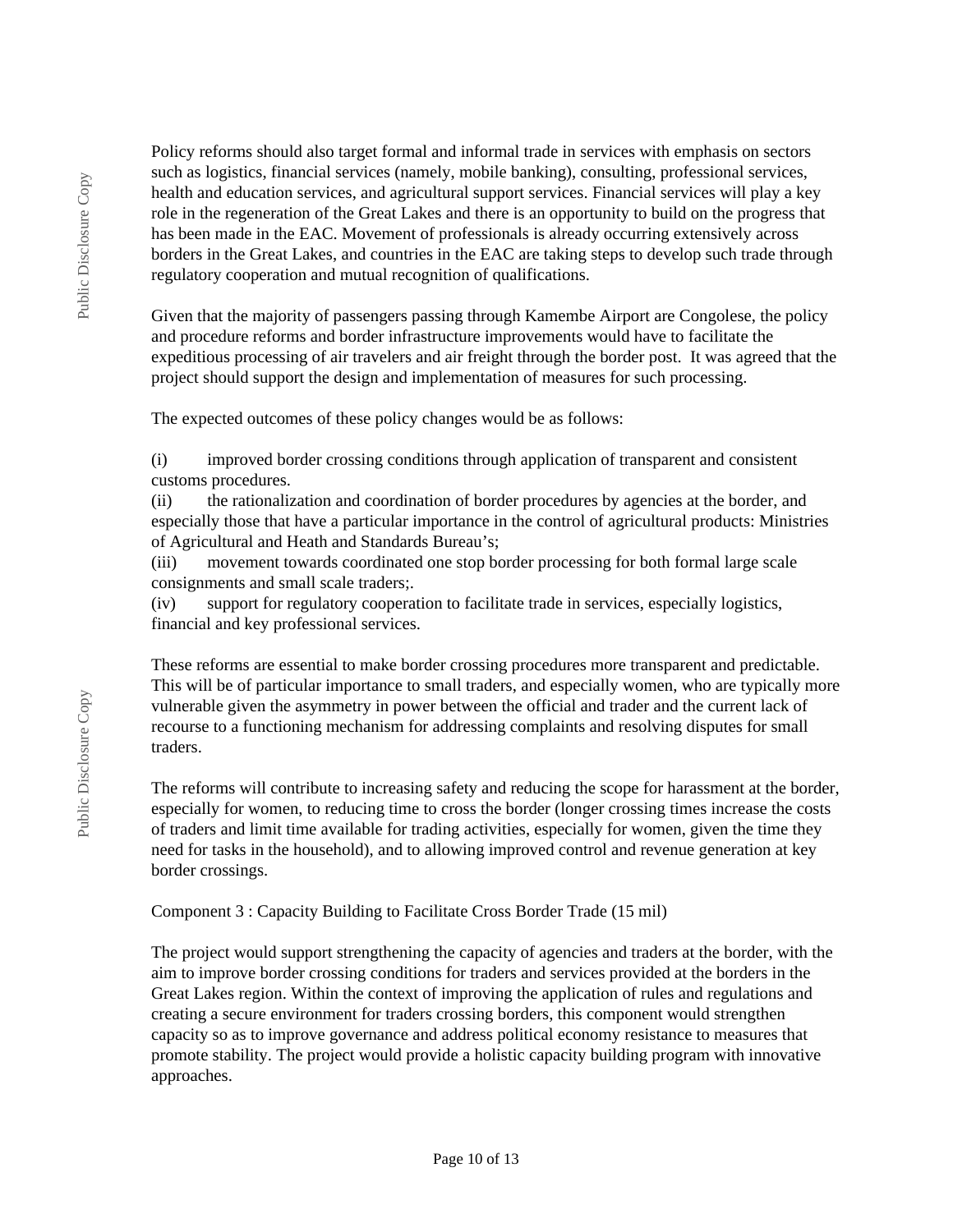#### A. National and Regional Training

The project would support customized training in each country to strengthen the basic capacities and skills of agencies for improved border management as well as for traders for empowerment. The focus would be on a comprehensive program of training for officials at the border, including gender awareness raising, to support improved governance, reduced levels of harassment and more efficient control and processing of goods and people. This would be complemented by support to traders and traders associations on trade procedures, access to market information, access to finance and so on.

In addition, the project would explore the possibility of organizing regional training for peer to peer learning. The training could be implemented through a formal regional institution, such as CEPGL, or through an academic institution such as the Catholic University of Bukavu as a center of excellence, which are conveniently located at the border of Eastern DRC and neighboring countries. The regional training would be completed by the field and on-the-job training at the borders as requested by the authorities during the identification mission.

### B. Performance Based Management

The project would support authorities in implementing Performance-Based Management (PBM) to support improved border management, a more secure trade environment and increased revenue.

(i) In the DRC, North Kivu Province has been piloting Performance-Based Border Management in customs from the beginning this year, with monthly monitoring by the Governor of North Kivu, four heads of border agencies and the Central Bank. The pilot appears to have led to significant improvements in the behavior of border officials and an increase in the customs revenues .

(ii) In Uganda, a performance appraisal system has been introduced, particularly to measure clearing time at the border and is part of the monitoring of the One Stop Border Posts (OSBP). In addition, a Rapid Response Team (RRT) is available to respond to emergency situations, including theft from trucks, whereby the RRT can block automatically the container seal in case of such incidents.

(iii) In Rwanda, as part of the Performance Based-Contract (PBC) to which all civil servants are committed and sign with the Prime Minister at the beginning of the fiscal year, the Ministry of Trade and Industry is regularly monitoring progress on the commitments made by the central administration to the district levels (such as the creation of the cross border markets).

Building on the current PBM, the project would explore a phased approach towards further improvement of PBM for all border agencies and implementation in other regions. Building on other international experiences , the team would further discuss the improved PBM with a mechanism that included both financial (i.e. special bonus if budget permits) and non-financial incentives (i.e. promotion, reward for the best management border in the region etc) for better performers. In the course of a pilot project, the team will measure the effect of improvement of border services in terms of processing time, clearance procedures, client-oriented behaviors etc. This approach can be addressed to both individual and institution levels. The project will test it first at 2 or 3 borders. Building on this pilot phase, the established model will be rolled out to other border posts.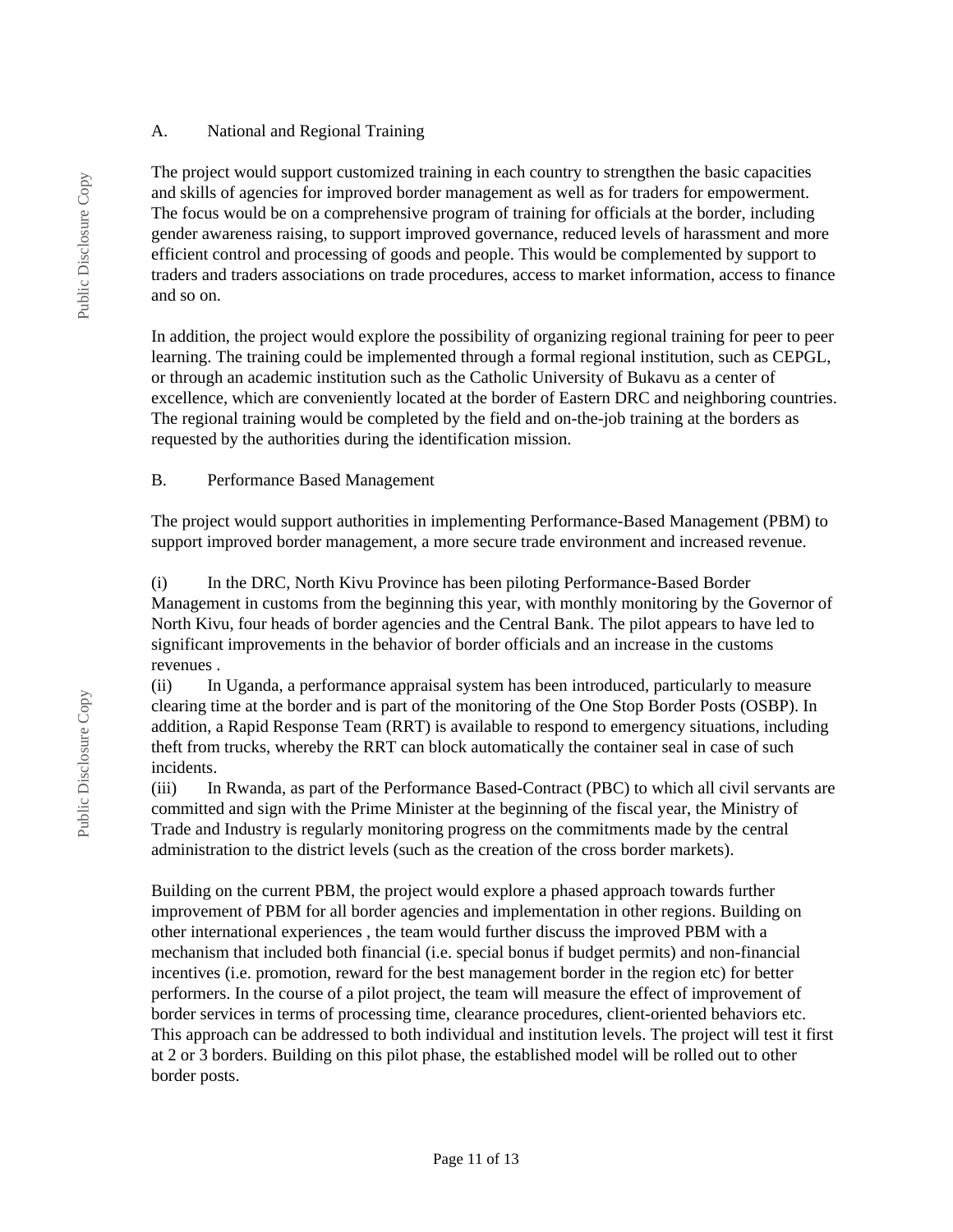C. Rapid Result Approach for Change Management

In the PBM,the project would drive a change in the 'business as usual' management of the cross border administration. Experience shows, while technical support is important, it has a limited impact on changing business-as-usual management, particularly in a complex political economy environment. One of the keys for the public administration management reform to be successful is to create momentum for changes, address resistance to changes by providing incentives and develop capacities to change behaviors. Targeted behavior changes range from attitudes to daily business practice.

The project would explore a Rapid Results Approach (RRA) for stakeholders themselves to identify key constraints and bottlenecks in border crossing. The traditional methodology of RRA suggests creating the team consisting of key stakeholders and/or leaders and elaborating the goal they will commit to achieve in bounded time (relatively short from 100 to 150 days). The team will be accompanied by a coaching in the course of this process. RRA should be applied to PBM too.

| <b>Safeguard Policies Triggered by the Project</b> | Yes                       | N <sub>0</sub> | <b>TBD</b>                |  |
|----------------------------------------------------|---------------------------|----------------|---------------------------|--|
| Environmental Assessment OP/BP 4.01                | $\boldsymbol{\mathsf{x}}$ |                |                           |  |
| Natural Habitats OP/BP 4.04                        |                           |                | x                         |  |
| Forests OP/BP 4.36                                 |                           |                | $\boldsymbol{\mathsf{x}}$ |  |
| Pest Management OP 4.09                            |                           |                | $\boldsymbol{\mathsf{x}}$ |  |
| Physical Cultural Resources OP/BP 4.11             |                           |                | $\boldsymbol{\mathsf{x}}$ |  |
| Indigenous Peoples OP/BP 4.10                      |                           |                | ×                         |  |
| <b>Involuntary Resettlement OP/BP 4.12</b>         | $\boldsymbol{\mathsf{x}}$ |                |                           |  |
| Safety of Dams OP/BP 4.37                          |                           | x              |                           |  |
| Projects on International Waterways OP/BP 7.50     |                           | X              |                           |  |
| Projects in Disputed Areas OP/BP 7.60              |                           | ×              |                           |  |

## **IV. Safeguard Policies that might apply**

## **V. Financing (in USD Million)**

| Total Project Cost:                         | 86.00 |  | Total Bank Financing:<br>86.00 |  |               |
|---------------------------------------------|-------|--|--------------------------------|--|---------------|
| Financing Gap:                              | 0.00  |  |                                |  |               |
| <b>Financing Source</b>                     |       |  |                                |  | <b>Amount</b> |
| BORROWER/RECIPIENT                          |       |  |                                |  | 0.00          |
| International Development Association (IDA) |       |  |                                |  | 86.00         |
| Total                                       |       |  |                                |  | 86.00         |

## **VI. Contact point**

## **World Bank**

Contact: Paul Brenton Title: Lead Economist